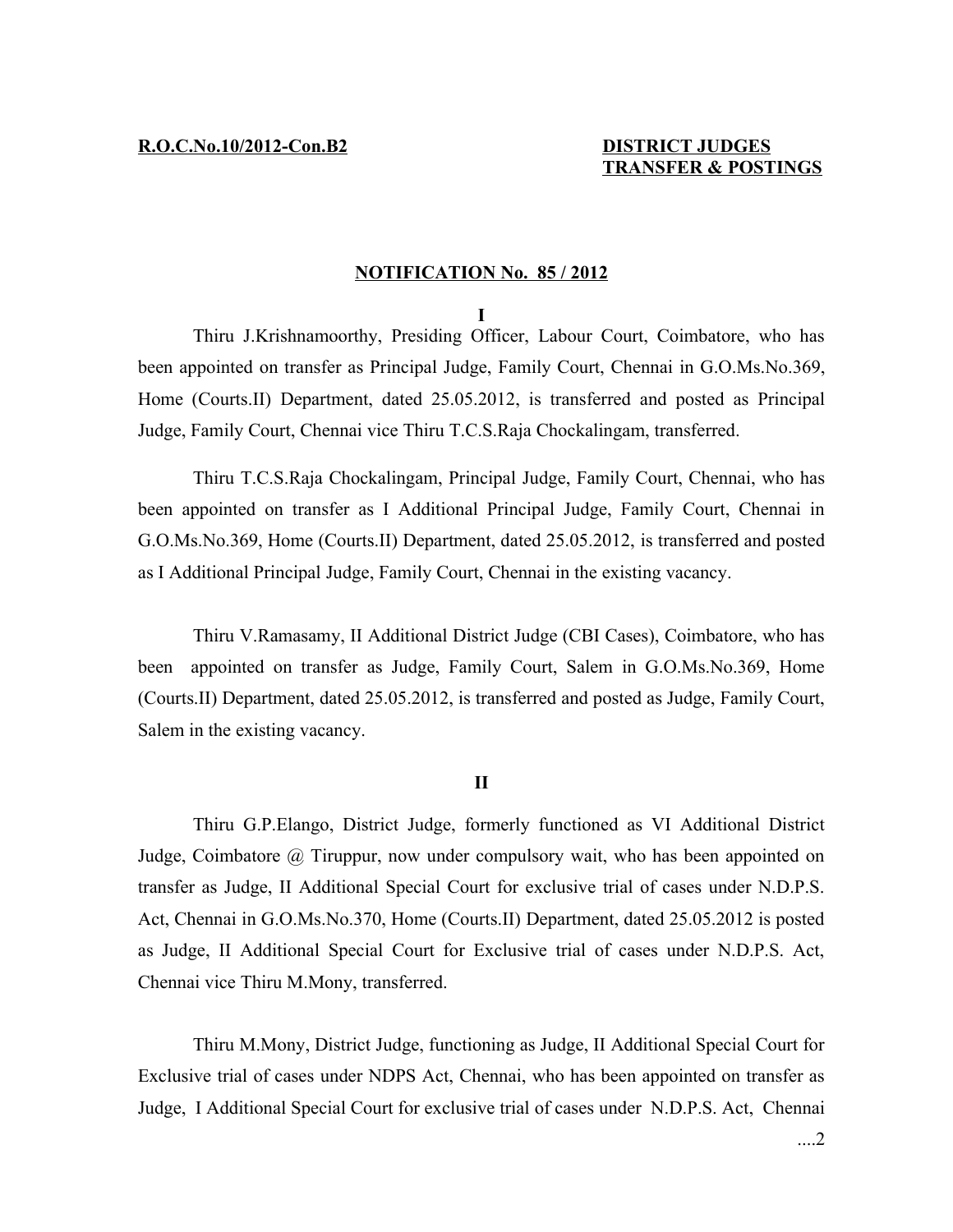in G.O.Ms.No.370, Home (Courts.II) Department, dated 25.05.2012 is transferred and posted as Judge, I Additional Special Court for Exclusive trial of cases under N.D.P.S. Act, Chennai in the existing vacancy.

Thiru G.Dhanaraj, District Judge, formerly functioned as V Additional District Judge, Madurai, now under compulsory wait, who has been appointed on transfer as Judge, I Additional Special Court for exclusive trial of cases under N.D.P.S. Act, Madurai in G.O.Ms.No.370, Home (Courts.II) Department, dated 25.05.2012 is posted as Judge, I Additional Special Court for Exclusive trial of cases under N.D.P.S. Act, Madurai in the existing vacancy.

Ms. R.Hemalatha, District Judge, formerly functioned as VI Additional District Judge, Madurai, now under compulsory wait, who has been appointed on transfer as Judge, II Additional Special Court for exclusive trial of cases under N.D.P.S. Act, Madurai in G.O.Ms.No.370, Home (Courts.II) Department, dated 25.05.2012 is posted as Judge, II Additional Special Court for Exclusive trial of cases under N.D.P.S. Act, Madurai in the existing vacancy.

DATED : 25.05.2012. REGISTRAR GENERAL

## HIGH COURT, MADRAS. Sd/- G.CHOCKALINGAM,

To

- 1. The Officers concerned.
- 1. The Offices of the Officers concerned.
- 2. The I Additional Principal Judge, Family Court, Chennai.
- 3. The Judge, Family Court, Salem.
- 4. The Judge, I Additional Special Court for Exclusive trial of cases under NDPS Act, Chennai.
- 5. The Judge, I / II Additional Special Court for Exclusive trial of cases under NDPS Act, Madurai.
- 6. The Principal Judge, City Civil Court, Chennai.
- 7. The Principal District Judge, Coimbatore / Salem / Madurai.
- 8. The Senior Accounts Officer (GAD-IV), O/o the Principal Accountant General (A&E), Chennai.18.
- 9. The Pay and Accounts Officer, High Court, Madras / Madurai.
- 10. The Treasury Officer, Coimbatore / Salem.